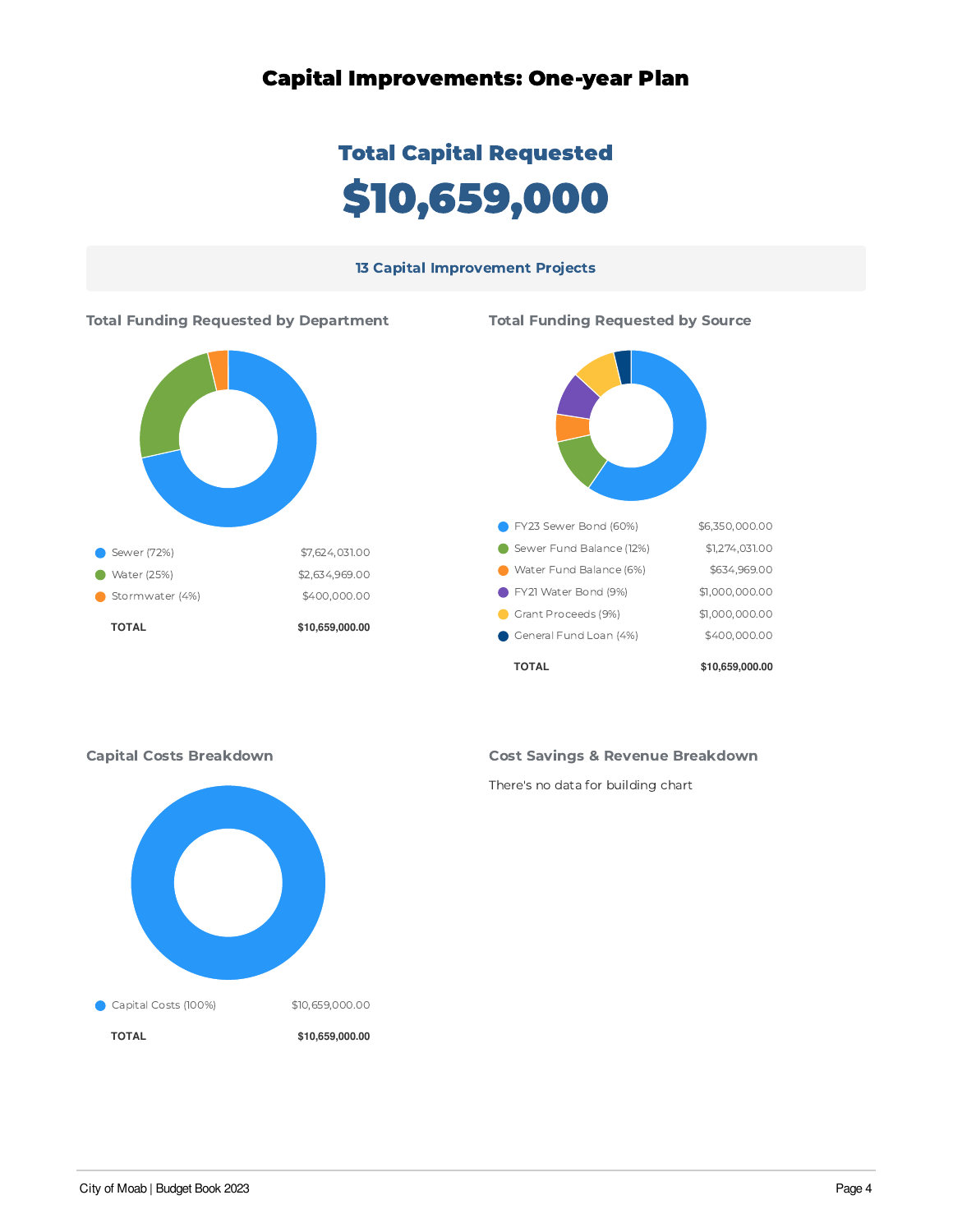# Sewer Requests

| <b>Itemized Requests for 2023</b>                                                                                                         |                    |
|-------------------------------------------------------------------------------------------------------------------------------------------|--------------------|
| <b>Sewer Fund - Shop Building Construction</b>                                                                                            | \$500,000          |
| Construction of shop vehicles to increase usability during winter months and increase useful life resulting from exposure<br>to elements. |                    |
| Sewer Bond - Birch Avenue Sewer Improvements                                                                                              | \$1,600,000        |
| Replace sewer lines in the Birch Avenue area                                                                                              |                    |
| Sewer Bond - Tusher Area Sewer Improvements                                                                                               | \$2,750,000        |
| Replace sewer lines in the Tusher area                                                                                                    |                    |
| <b>Sewer Bond - WRF Outfall Replacement</b>                                                                                               | \$2,000,000        |
| Replace WRF outfall                                                                                                                       |                    |
| Sewer Fund - Debt Service Principal                                                                                                       | \$774,031          |
| 2018 Sewer Bond \$117,031 2017 WRF Bond \$657,000                                                                                         |                    |
|                                                                                                                                           | Total: \$7,624,031 |

# Water Requests

| <b>Itemized Requests for 2023</b>                                                                          |             |
|------------------------------------------------------------------------------------------------------------|-------------|
| <b>Water Fund - Fleet</b>                                                                                  | \$45,000    |
| Fleet vehicle for water team lead.                                                                         |             |
| Water Fund - Water Meter Replacement                                                                       | \$140,000   |
| Scheduled replacement of water meters that have reached end of life.                                       |             |
| <b>Water Fund - Hydrant Replacement</b>                                                                    | \$20,000    |
| Scheduled replacement of hydrants that have reached end of life.                                           |             |
| <b>Water Fund - Debt Service Principal</b>                                                                 | \$309,969   |
| 2018 Water Bond \$25,969 2021 Water Bond \$284,000                                                         |             |
| Water Fund - Desert Rose Apartment Replacement                                                             | \$75,000    |
| Water service line replacement near desert rose apartments.                                                |             |
| Water Fund - Emma Blvd Replacement                                                                         | \$45,000    |
| Water service line replacement near Emma Blvd.                                                             |             |
| Water Bond - Spanish Trail Water Tank                                                                      | \$2,000,000 |
| Construction of 1 million gallon water tank at the intersection of Spanish Trail Rd and Spanish Valley Dr. |             |

Total: \$2,634,969